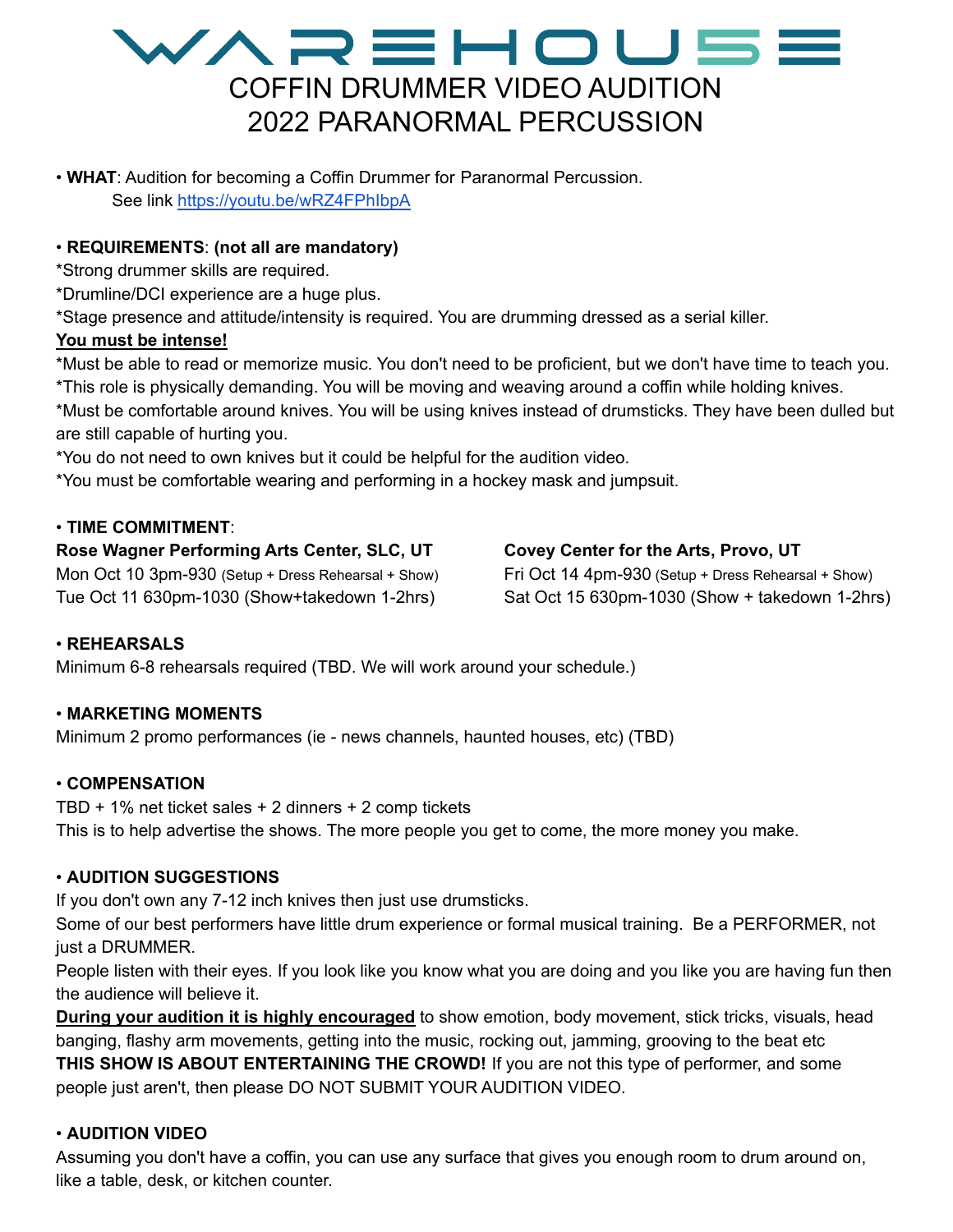Be sure to read the notes before some of the passages so you know the sounds and notation. But, where and how you strike the coffin/surface are not as important as the rhythm and feel.

Perform each passage with a metronome at the suggested tempo markings. It's fine if we can't hear the metronome in the video but you should perform with it in your ears using headphones or in-ears. Pause between each passage or pause the video, and then begin the next passage.

#### • **SUBMISSION**

We recommended uploading your video to YouTube or another video platform and sending us the link. Be sure to change your video sharing settings so that we do not need to request your permission to **access the video.**

A résumé is NOT required but feel free to attach it to the email along with any other videos of previous performances that you would like us to see.

## **Email your finished videos to [admin@w5drums.com](mailto:admin@w5drums.com)**



# **AUDITION MATERIAL BELOW**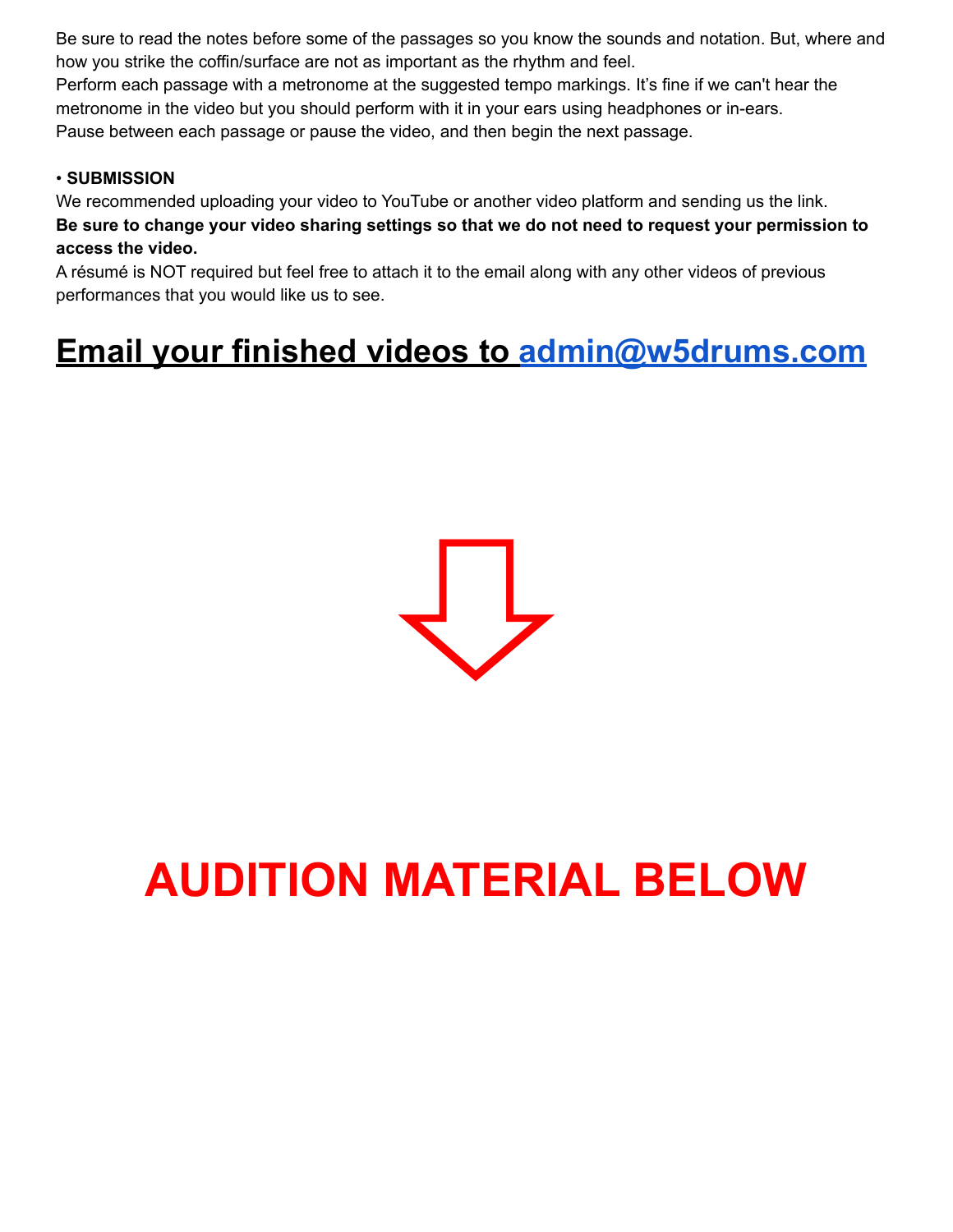## **COFFIN DRUMMER AUDITION**